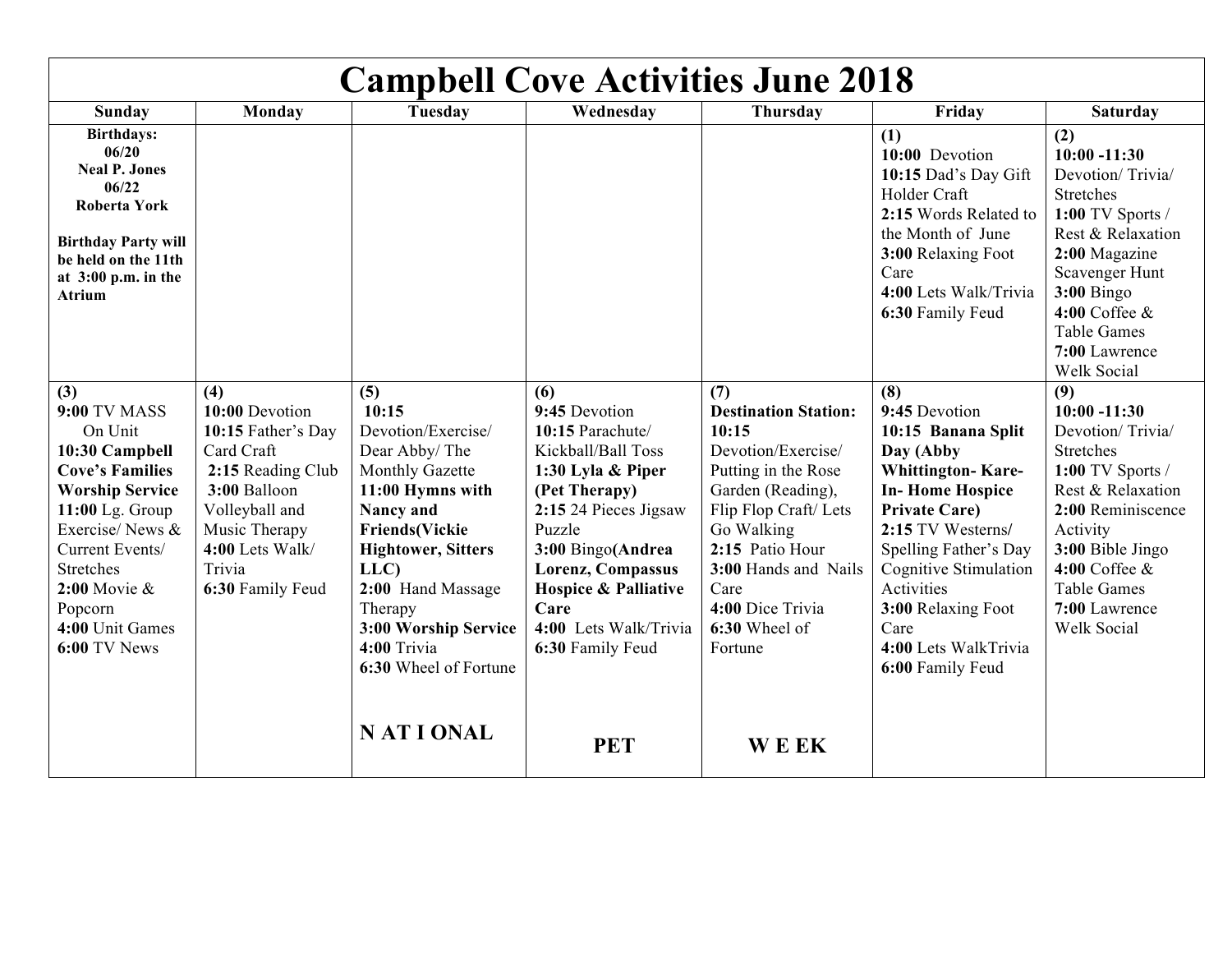| (10)<br><b>9:00 TV MASS</b><br>On Unit<br>10:30 Campbell<br><b>Cove's Families</b><br><b>Worship Service</b><br>11:00 Lg. Group<br>Exercise/News &<br><b>Current Events</b><br>$2:00$ Movie &<br>Popcorn<br>4:00 Unit Games<br>6:00 TV News                                                             | (11)<br>10:00 Devotion<br>10:15 Balloon<br>Volleyball/Music<br>Therapy<br>2:00 Cooking with<br>Cathi<br>3:00 Birthday<br><b>Party (Bridget)</b><br><b>Rochelle, Home</b><br><b>Instead Senior</b><br>Care)<br>4:00 Lets Walk/<br>Dice Bowling<br>6:30 Family Feud | (12)<br>10:15<br>Devotion/Exercise<br>Ball/ Garden Item<br>Locator<br>11:00 Hymns with<br><b>Nancy and Friends</b><br>(Vickie Hightower,<br><b>Sitters LLC)</b><br>2:15 Paint By Number<br>3:00 Worship<br><b>Service</b><br>4:00 Trivia<br>6:30 Wheel of Fortune                                          | (13)<br>10:00 Devotion<br>10:15 Master's<br><b>Gardener Program</b><br>10:30 CC's Exercise<br>Program<br>2:15 Easy Does It<br>Trivia<br>3:00 Snow Cone<br><b>Social/Patio Hour</b><br>4:00 Lets Walk/Trivia<br>6:30 Family Feud                                    | (14)<br>10:00 Devotion<br>10:15 Flag's Day<br>Craft/Flag's Day<br>Word Search Puzzle<br>10:30 Men Social<br>(Art and Craft<br>Room)<br>2:15 Fun Video<br>3:00 Hand and Nail<br>Care<br>4:00 Dice Trivia<br>6:30 Wheel of<br>Fortune<br><b>FLAG DAY</b> | (15)<br>10:00 Devotion<br>10:15 Father's Day<br><b>Social (Madison Fire</b><br>Department and<br><b>Cario Armstrong,</b><br><b>Sta-Home, Home</b><br><b>Health and Hospice)</b><br>2:15 TV Oldies Hour/<br>Rhymes with June<br><b>Cognitive Stimulation</b><br>Activity<br>3:00 Relaxing Foot<br>Care<br>4:00 Lets Walk/Trivia<br>6:30 Family Feud | (16)<br>$10-11:30$<br>Devotion/Trivia/<br>Exercise<br>1:00 TV Sports/<br>Rest & Relaxation<br>2:00 Magazine<br>Scavenger Hunt<br>$3:00$ Bingo<br>$4:00$ Coffee $\&$<br><b>Current Events</b><br>7:00 Lawrence<br>Welk Social      |
|---------------------------------------------------------------------------------------------------------------------------------------------------------------------------------------------------------------------------------------------------------------------------------------------------------|-------------------------------------------------------------------------------------------------------------------------------------------------------------------------------------------------------------------------------------------------------------------|------------------------------------------------------------------------------------------------------------------------------------------------------------------------------------------------------------------------------------------------------------------------------------------------------------|--------------------------------------------------------------------------------------------------------------------------------------------------------------------------------------------------------------------------------------------------------------------|--------------------------------------------------------------------------------------------------------------------------------------------------------------------------------------------------------------------------------------------------------|----------------------------------------------------------------------------------------------------------------------------------------------------------------------------------------------------------------------------------------------------------------------------------------------------------------------------------------------------|-----------------------------------------------------------------------------------------------------------------------------------------------------------------------------------------------------------------------------------|
| (17)<br><b>9:00 TV MASS</b><br>On Unit<br>10:30 Campbell<br><b>Cove's Families</b><br><b>Worship Service</b><br>11:00 Lg. Group<br>Exercise/News &<br><b>Current Events</b><br>$2:00$ Movie &<br>Popcorn/Father's<br>Day Art Therapy<br>4:00 Unit Games<br>6:00 TV News<br><b>Happy Father's</b><br>Day | (18)<br>10:00 Devotion<br>10:15<br>Chaminade's<br>Performance<br>2:00 Garden Party<br>with Mrs. Sue<br><b>Berry</b><br>3:00 Balloon<br>Volleyball and<br>Music Therapy<br>4:00 Lets Walk/<br>Dice Bowling<br>6:30 Family Feud                                     | (19)<br>10:15<br>Devotion/Imaginary<br>Fishing Trip Exercise/<br><b>Summer Item Locator</b><br>11:00 Hymns with<br><b>Nancy and Friends</b><br>1:45 Hand Massage<br>Therapy (Cario<br>Armstrong, Sta-<br>Home, Home Health<br>and Hospice)<br>3:00 Worship Service<br>4:00 Trivia<br>6:30 Wheel of Fortune | (20)<br>10:00 Devotion<br>10:15 National<br><b>Wedding Day Social</b><br>(Andrea Lorenz,<br><b>Compassus Hospice</b><br>& Palliative Care)<br>2:15 24 Pieces Jigsaw<br>Puzzle<br>3:00 Ice Cream Social<br>/Patio Hour<br>4:00 Lets Walk/Trivia<br>6:30 Family Feud | (21)<br>10:00 Devotion<br>10:15 Summer's<br><b>Beach Party</b><br>2:15 Summer Word<br>Search Puzzle<br>3:00 Hands and Nails<br>Care (Bridget<br><b>Rochelle, Home</b><br><b>Instead Senior Care)</b><br>4:00 Dice Trivia<br>6:30 Wheel of<br>Fortune   | (22)<br>9:45 Devotion<br>10:15 Resident of<br>the Month<br>$2:15$ TV<br>Westerns/Nature<br>Finish Line<br>3:00 Relaxing Foot<br>Care<br>4:00 Lets Walk/Trivia<br>6:30 Family Feud                                                                                                                                                                  | (23)<br>$10-11:30$<br>Devotion /Trivia/<br><b>Stretches</b><br>1:00 TV Sports/<br>Rest & Relaxation<br>2:00 Reminiscence<br>Activity<br>3:00 Bible Jingo<br>$4:00$ Coffee &<br><b>Table Games</b><br>7:00 Lawrence<br>Welk Social |
| (24)<br><b>9:00 TV MASS</b><br>On Unit<br>10:30 Campbell<br><b>Cove's Families</b><br><b>Worship Service</b><br>$11:00$ Lg. Group<br>Exercise/News &                                                                                                                                                    | (25)<br>10:00 Devotion<br>10:15 Cooking<br>with Sharon<br>2:00 Reading Club<br>3:00 Picture<br>Painting (On the<br>Hall)                                                                                                                                          | (26)<br>10:15 Devotion/<br>Exercise Ball/June's<br>Item Locator<br>11:00 Hymns with<br>Nancy and<br><b>Friends(Vickie</b><br><b>Hightower, Sitters</b>                                                                                                                                                     | (27)<br>10:00 Devotion<br>10:15 Bingo(Cario<br>Armstrong, Sta-<br>Home, Home Health<br>and Hospice)<br>2:15 Sequence<br><b>Cognitive Stimulation</b>                                                                                                               | (28)<br>10:00 Devotion<br>10:15 Foot Print Craft<br>2:15 Rest and<br>Relaxation<br>3:00 Hands and Nails<br>Care<br>4:00 Dice Trivia                                                                                                                    | (29)<br>10:00 Devotion<br>10:15 Thankful<br>Ministries (Mr.<br><b>Willard Gray</b> )<br>2:15 TV Oldies Hour/<br>Rose's Cross Off the<br>Word Cognitive                                                                                                                                                                                             | (30)<br>10-11:30<br>Devotion/Trivia/<br>Exercise<br>1:00 TV Sports/<br>Rest & Relaxation<br>2:00 Magazine<br>Scavenger Hunt                                                                                                       |